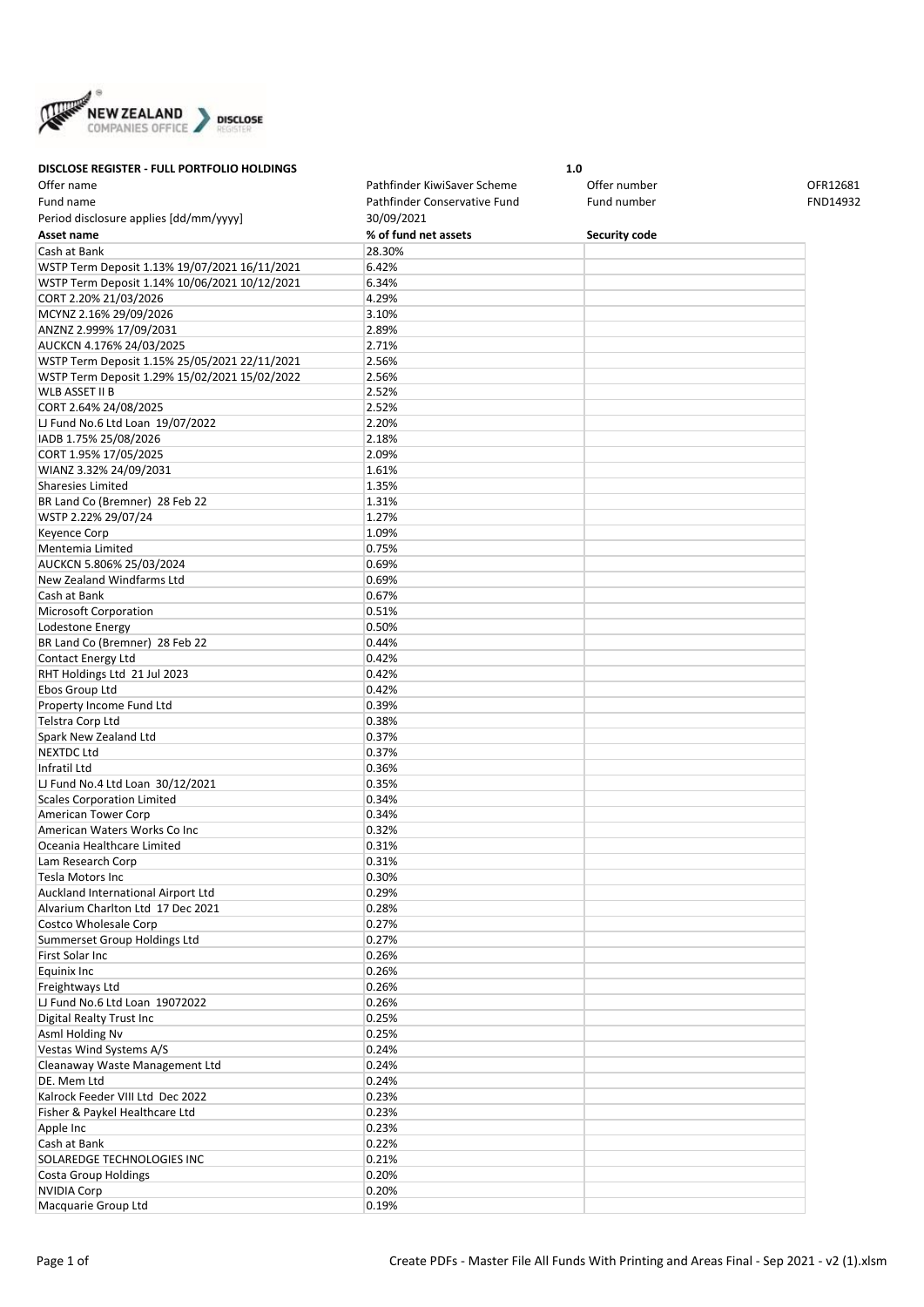| Alvarium Bluestar Diamond Ltd 7 Sept 2022      | 0.19% |  |
|------------------------------------------------|-------|--|
| <b>Enphase Energy Inc</b>                      | 0.19% |  |
| MGH Madras Street Ltd 21 Dec 23                | 0.19% |  |
|                                                |       |  |
| National Australia Bank Ltd                    | 0.18% |  |
| Shopify Inc - Class A                          | 0.17% |  |
| Kalrock Feeder VIII Ltd Jun 2022               | 0.17% |  |
| QBE Insurance Group Ltd                        | 0.17% |  |
| Balance Developments Ltd TR1 3 Aug 22          | 0.17% |  |
| Xero Ltd                                       | 0.16% |  |
| Balance Developments Ltd TR2 22 Feb 22         | 0.16% |  |
|                                                | 0.16% |  |
| Prologis Inc                                   |       |  |
| <b>Toyota Motor Corp</b>                       | 0.16% |  |
| Visa Inc-Class A Shares                        | 0.16% |  |
| Woolworths Ltd                                 | 0.16% |  |
| Pacific Edge Ltd                               | 0.15% |  |
| Polynovo LTD                                   | 0.15% |  |
| Alphabet Inc Class C                           | 0.15% |  |
| <b>Equity Residential</b>                      | 0.14% |  |
|                                                |       |  |
| Alvarium Atlas Ltd Dec192022                   | 0.14% |  |
| Pushpay Holdings Ltd                           | 0.13% |  |
| Debtors                                        | 0.13% |  |
| Alvarium Atlas Ltd Tranche 2 Dec 2022          | 0.12% |  |
| Balance Developments Ltd 7 4 Nov 22            | 0.12% |  |
| Alvarium Atlas Ltd Tranche 5 Dec 2022          | 0.12% |  |
| Organo Corp                                    | 0.11% |  |
|                                                |       |  |
| Recruit Holdings Co Ltd                        | 0.11% |  |
| Danaher Corp                                   | 0.11% |  |
| LJ Cricklewood Ltd 10/01/2022                  | 0.11% |  |
| LJ Fund No.4 Ltd Junior Loan 31/12/2021        | 0.11% |  |
| Alvarium Charlton Ltd 20 Aug 2022              | 0.10% |  |
| Balance Developments Ltd 28 Sept 2023          | 0.10% |  |
| Kapstream Absolute Return Income Plus Fund     | 0.10% |  |
| S&P Global Inc                                 | 0.10% |  |
|                                                |       |  |
| Comcast Corp - Class A                         | 0.10% |  |
| <b>RUA Bioscience</b>                          | 0.09% |  |
| Balance Developments Ltd Tranche 2 30 Apr 22   | 0.09% |  |
| UnitedHealth Group Inc                         | 0.09% |  |
| Mastercard Inc-Class A                         | 0.09% |  |
| Capital One Financial Corp                     | 0.09% |  |
| Broadcom Inc                                   | 0.09% |  |
|                                                |       |  |
| Maslow Fulham Ltd 14% 15 Jun 2023              | 0.09% |  |
| SPTL (Stonepit) Ltd 14% 24 Mar 22              | 0.08% |  |
| Balance Developments Ltd 7.5% 22 Feb 22        | 0.08% |  |
| Zurich Insurance Group AG                      | 0.07% |  |
| <b>Truist Financial Corp</b>                   | 0.07% |  |
| Charles Schwab Corp/The                        | 0.07% |  |
| BZLNZ Term Deposit 1.19% 08/07/2021 10/01/2022 | 0.07% |  |
|                                                |       |  |
| <b>Activision Blizzard Inc</b>                 | 0.07% |  |
| AXA SA                                         | 0.07% |  |
| MGH Madras Street Ltd 21Dec 23                 | 0.07% |  |
| Geberit AG-REG                                 | 0.07% |  |
| <b>DNB ASA</b>                                 | 0.07% |  |
| Vinci SA                                       | 0.07% |  |
| Moody's Corp                                   | 0.06% |  |
| Hydro One Ltd                                  | 0.06% |  |
|                                                |       |  |
| Kalrock Feeder VIII Ltd T2 Dec 2022            | 0.06% |  |
| Ilford Developments Ltd 10 Jan 2022            | 0.06% |  |
| <b>Allianz SE</b>                              | 0.06% |  |
| American Express Co                            | 0.06% |  |
| Schneider Electric SE                          | 0.06% |  |
| <b>Verizon Communications Inc.</b>             | 0.06% |  |
| Cash at Bank                                   | 0.06% |  |
|                                                | 0.06% |  |
| SEI Investments Co                             |       |  |
| Fiserv Inc                                     | 0.06% |  |
| Intel Corp                                     | 0.06% |  |
| Servicenow Inc                                 | 0.06% |  |
| Xylem Inc                                      | 0.06% |  |
| Spirax-Sarco Engineering Plc                   | 0.06% |  |
| Alvarium Atlas Ltd Dec 2022                    | 0.05% |  |
| Cisco Systems Inc                              | 0.05% |  |
|                                                |       |  |
| Autodesk Inc                                   | 0.05% |  |
| Balance Developments Ltd 2 Feb 22              | 0.05% |  |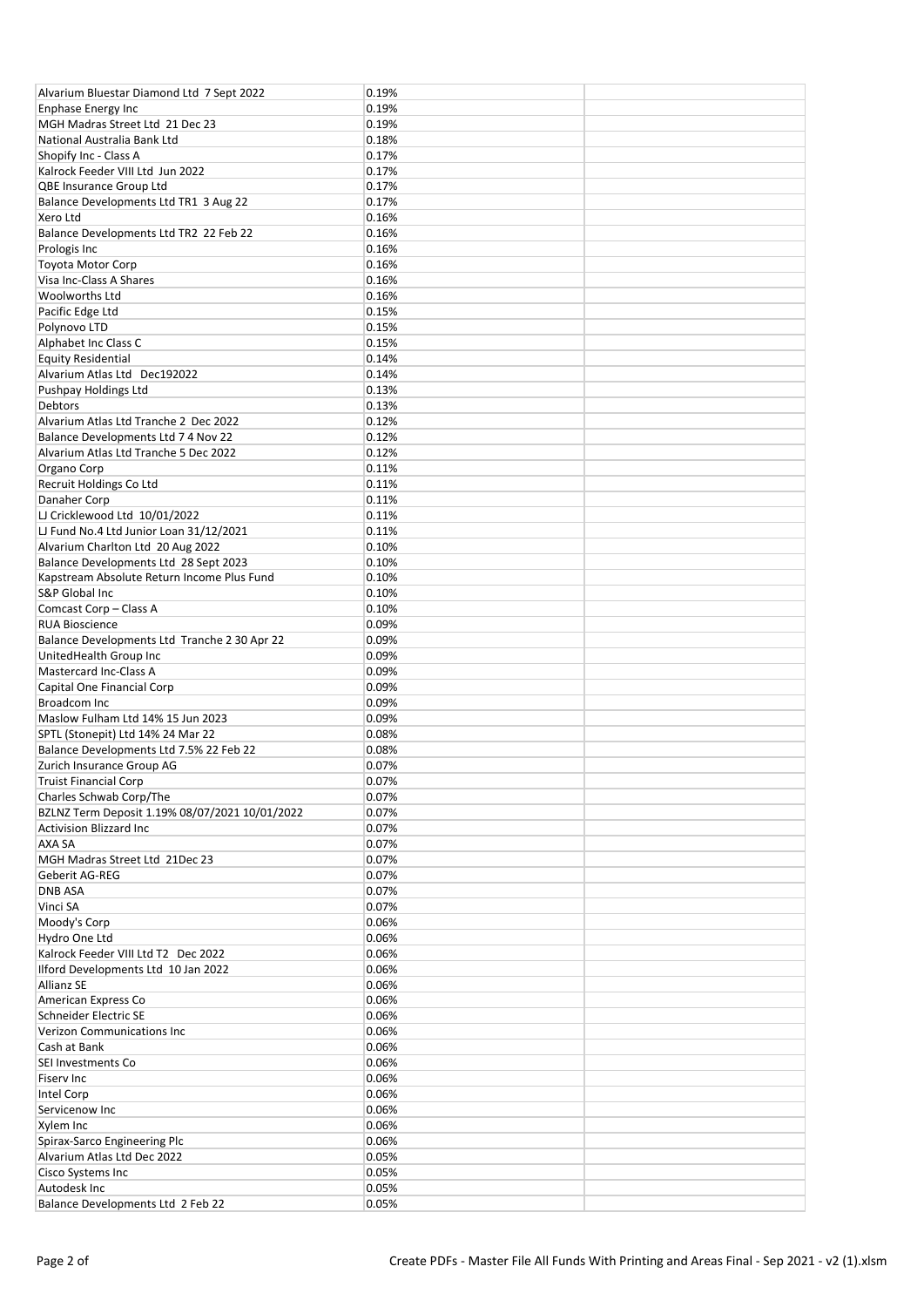| Walt Disney Co/The                               | 0.05%          |  |
|--------------------------------------------------|----------------|--|
| Alphabet Inc Class A                             | 0.05%          |  |
| Icon Feeder I Ltd Loan ext 311021                | 0.05%          |  |
|                                                  |                |  |
| Icon Feeder 2 Ltd Loan ext 311021                | 0.05%          |  |
| Balance Developments Ltd Tranche 2 26 Mar 22     | 0.05%          |  |
| <b>Cvs Caremark Corp</b>                         | 0.05%          |  |
| Komatsu Ltd                                      | 0.04%          |  |
| AIA Group Ltd                                    | 0.04%          |  |
| Home Depot Inc                                   | 0.04%          |  |
|                                                  |                |  |
| Alvarium Atlas Ltd Tranche 3 Dec 2022            | 0.04%          |  |
| <b>TARGET CORP</b>                               | 0.04%          |  |
| Balance Developments Ltd 26 Mar 22               | 0.04%          |  |
| <b>BOC Call Account</b>                          | 0.04%          |  |
| Lowe's Companies Inc                             | 0.04%          |  |
| Humana Inc                                       | 0.04%          |  |
|                                                  |                |  |
| Balance Developments Ltd TR2 3 Aug 22            | 0.03%          |  |
| EssilorLuxottica                                 | 0.03%          |  |
| <b>Debtors</b>                                   | 0.03%          |  |
| Subaru Corp                                      | 0.03%          |  |
| Micron Technology Inc                            | 0.03%          |  |
| <b>Waters Corp</b>                               | 0.03%          |  |
|                                                  |                |  |
| Intuit Inc                                       | 0.03%          |  |
| Balance Developments Ltd 7.5% 30 Apr 22          | 0.03%          |  |
| AT&T Inc                                         | 0.03%          |  |
| Goldman Sachs Group Inc/The                      | 0.03%          |  |
| Intl Business Machines Corp                      | 0.03%          |  |
| <b>TE Connectivity Ltd</b>                       | 0.03%          |  |
|                                                  |                |  |
| Cash at Bank                                     | 0.02%          |  |
| Simon Property Group Inc                         | 0.02%          |  |
| <b>Investor AB</b>                               | 0.02%          |  |
| <b>QUALCOMM Inc</b>                              | 0.02%          |  |
| <b>Applied Materials Inc.</b>                    | 0.02%          |  |
| Illinois Tool Works Inc                          | 0.02%          |  |
|                                                  |                |  |
| Adobe Systems Inc                                | 0.02%          |  |
| <b>Starbucks Corp</b>                            | 0.02%          |  |
| Brookfield Asset Manage-CL A                     | 0.02%          |  |
| Kone Oyj                                         | 0.02%          |  |
| Red Electrica Corporacion Sa                     | 0.02%          |  |
| Morgan Stanley                                   | 0.02%          |  |
|                                                  |                |  |
| Texas Instruments Inc                            | 0.02%          |  |
| <b>Accenture PLC</b>                             | 0.02%          |  |
|                                                  | 0.02%          |  |
| <b>Emerson Electric Co</b>                       |                |  |
| <b>NIKE Inc</b>                                  | 0.02%          |  |
|                                                  |                |  |
| Crown Castle Intl Corp                           | 0.02%          |  |
| Salesforce.com Inc                               | 0.01%          |  |
| Universal Music Group NV                         | 0.01%          |  |
| United Utilities Group PLC                       | 0.01%          |  |
| Caterpillar Inc                                  | 0.01%          |  |
| Debtors                                          | 0.01%          |  |
|                                                  |                |  |
| Cash at Bank                                     | 0.01%          |  |
| <b>CX Corporation</b>                            | 0.01%          |  |
| Canadian Natl Railway Co                         | 0.01%          |  |
| <b>Essential Utilities Inc</b>                   | 0.01%          |  |
| Cummins Inc                                      | 0.01%          |  |
|                                                  |                |  |
| Acciona Sa                                       | 0.01%          |  |
| <b>TJX Companies Inc</b>                         | 0.01%          |  |
| GBPNZD Maturing 12/10/2021 (BZL NZ - ALVARIUM)   | 0.01%          |  |
| WSTP Term Deposit 1.33% 24/09/2021 21/02/2022    | 0.01%          |  |
| Auto Trader Group PLC                            | 0.01%          |  |
| National Grid Plc                                | 0.01%          |  |
| Union Pacific Corp                               | 0.01%          |  |
|                                                  |                |  |
| Western Digital Corp                             | 0.01%          |  |
| Cash at Bank                                     | 0.01%          |  |
| Paychex Inc                                      | 0.01%          |  |
| PWA - Cash at Call                               | 0.01%          |  |
| RABOBK Term Deposit 1.00% 12/05/2021 11/11/2021  | 0.01%          |  |
| ANZNZ Term Deposit 0.80% 01/06/2021 01/12/2021   | 0.01%          |  |
|                                                  |                |  |
| ANZNZ Term Deposit 0.80% 16/06/2021 16/12/2021   | 0.01%          |  |
| BNZ 1.884% 08/06/2026                            | 0.01%          |  |
| MCYNZ 2.16% 29/09/2026                           | 0.01%          |  |
| ANZNZ 2.999% 17/09/2031<br>CORT 2.20% 21/03/2026 | 0.01%<br>0.01% |  |